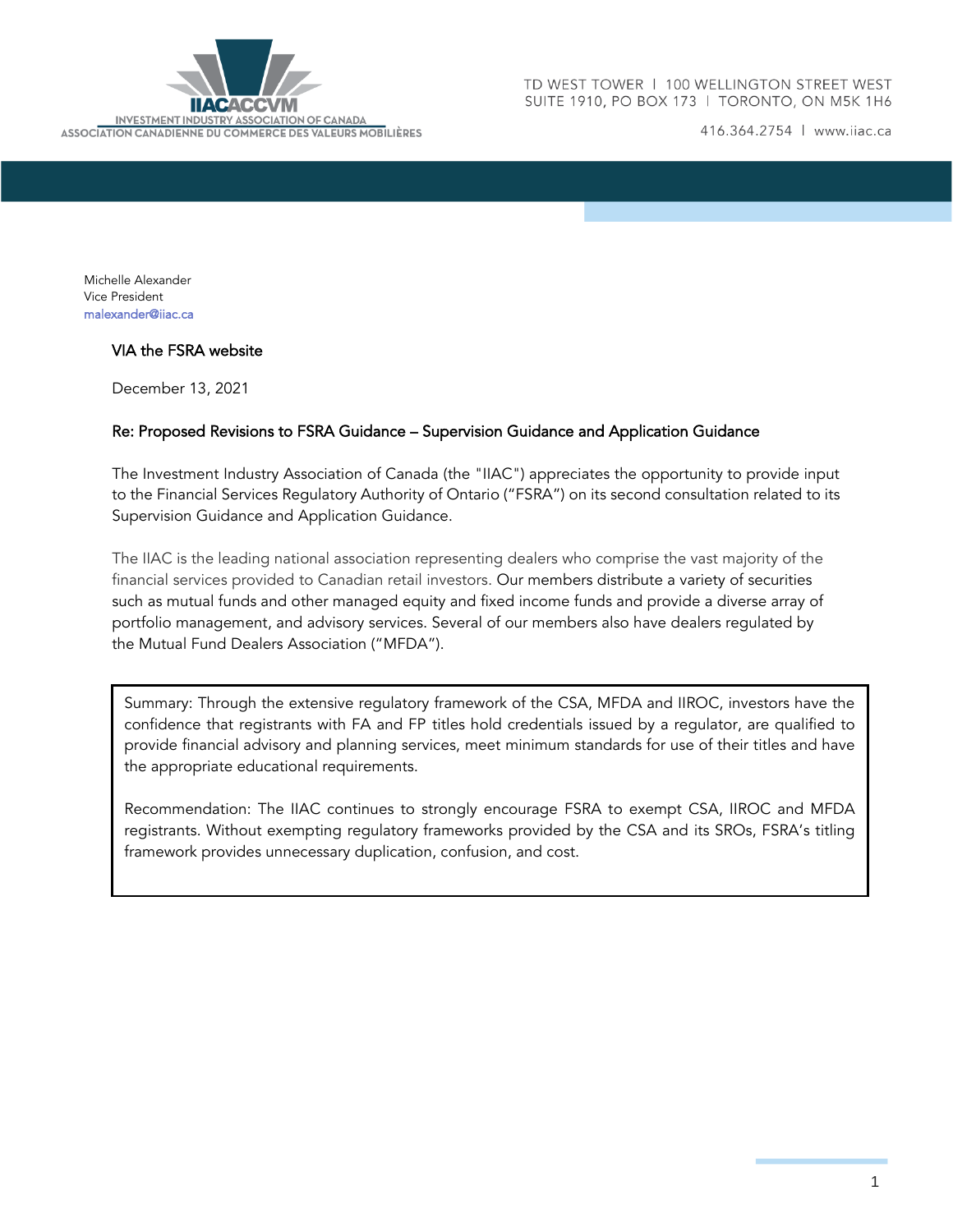## The Existing Regulatory Framework for Individuals Licensed to Provide Investment Advice is Fulsome

The Canadian Securities Administrators ("CSA") and its self-regulatory organizations ("SROs"), currently the Investment Industry Regulatory Organization of Canada (IIROC) and the MFDA, provide an extensive regulatory framework governing the use of titles across Canada by those licensed to provide financial and planning advice. As a term of registration and continued registration, these individuals are required to understand the retail investment products they recommend and how they should be considered in the context of financial planning and advice, which may also form part of their continuing education. Each of the CSA, IIROC and MFDA also encourage and promote investor education, protection, and advocacy. The CSA, IIROC and the MFDA have therefore provided investors the confidence that registrants with FA and FP titles hold credentials issued by a regulator, are qualified to provide financial advisory and planning services, meet minimum standards for use of their titles and have educational requirements.

On November 18, 2021, the CSA, SROs, and investor protection funds established a 2022 timeline for a new self regulatory framework. As stated in our previous submission, amongst its benefits, the new SRO will have a nuanced proficiency-based registration that would retain the high standards of professionalism in the industry. These are in addition to the enhancements to the titling requirements for CSA and SRO registrants imposed by National Instrument 31-103 and the Client Focused Reforms.

# The FPTP Application Guidance and Supervision Guidance Continue to Add Unnecessary Duplication and Raise Public Interest Concerns

FSRA states that financial advising and planning activities that are subject to regulation will continue to be overseen by relevant existing regulatory bodies in Ontario but that:

- a) Individuals wishing to use the FP or FA title must have a credential approved by FSRA and issued by an approved credentialing body ("CB").
- b) FSRA's intent is to include SROs as approved CBs under its framework without introducing new conduct standards for firms and individuals registered with IIROC or MFDA.
- c) FSRA would approve, supervise, and monitor the SROs as CBs including:
	- Reviewing an application for approval which includes various elements that should not apply to a regulator in turn including:
		- o A detailed explanation of how the design and administration of the curriculum will satisfy the standards set out in clauses 5(1)a or 6(1)a of the FPTP Rule, and how students will be educated and tested on the standard of care.
		- o A copy or description of a code of ethics and professional expectations for a credential holder that is consistent with the standard of care set out in clauses 5(1)a or 6(1)a, and how it would be communicated and enforced (a Codes of Ethics will be reviewed to confirm it has a requirement to ensure that credential holders will put the client's interests first). We note that while the Second Consultation Summary Report indicates a client's first obligation is "in relation to making a recommendation", this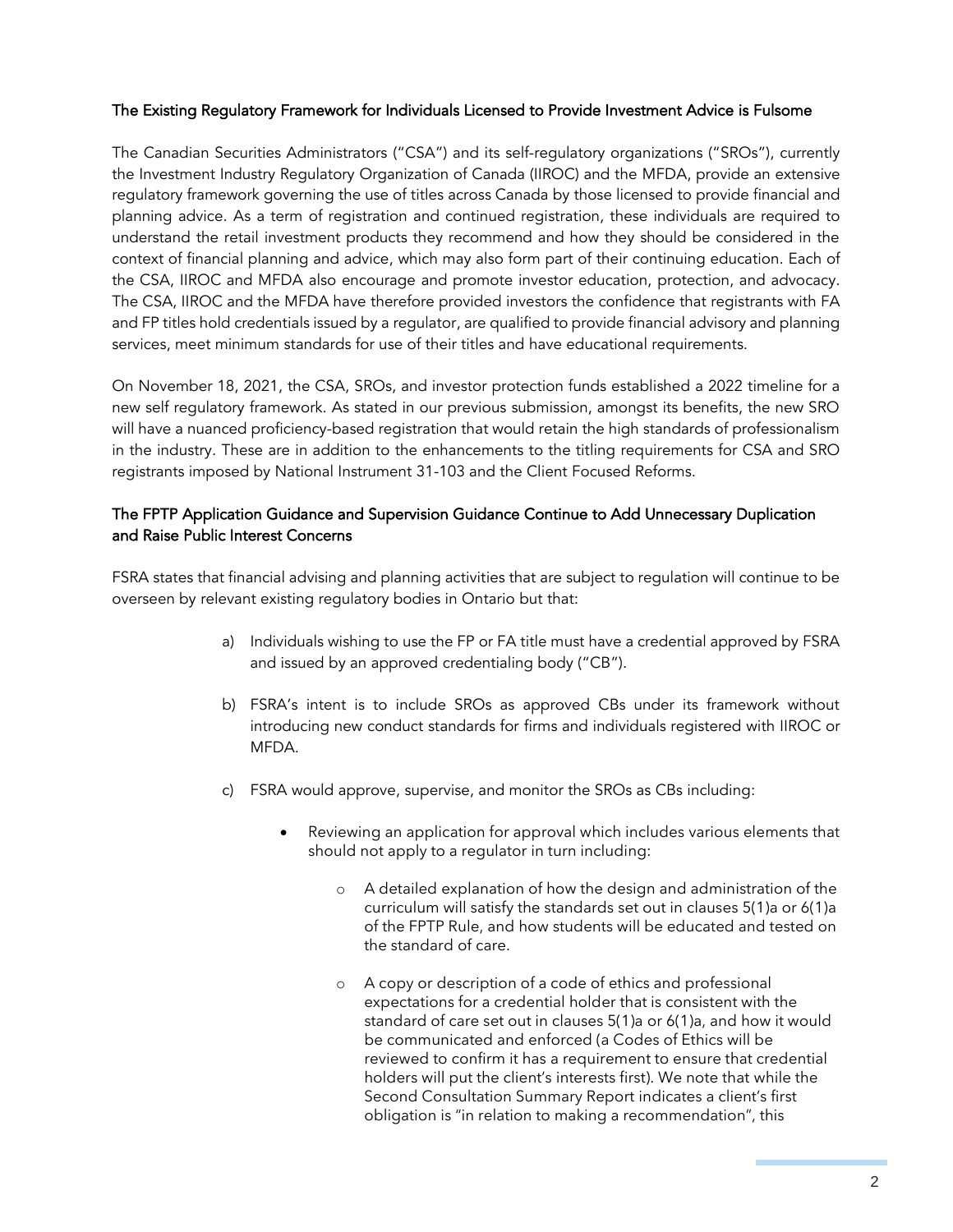language is absent in the Application Guidance, which does not currently reflect Client Focused Reforms, as developed and approved by the CSA.

- Implementing a process for review and adjudication of complaints against them.
- Requiring that SROs, as CBs, provide data reports with respect to complaints and enforcement activity as well as information on how they continue to carry out their ongoing responsibility as CBs
- d) Though FSRA states it does not intend to directly regulate the conduct of FPs or FAs, it would have the authority to take enforcement action against SROs as CBs.

The above items unintentionally either usurp or duplicate the role of the CSA and the current and new SROs, all of whom have clear national jurisdiction in respect of titling and address investor protection concerns. Provinces seeking to implement their title protection regimes without exempting regulatory frameworks provided by the CSA and its SROs provide unnecessary duplication, confusion, and cost.

## Exemptions

FSRA has been encouraged to exempt CSA, IIROC and MFDA registrants. FSRA has stated that if any exemptions are to be considered, the policy rationale must ensure that the interest of the public continues to be maintained. The IIAC continues to strongly encourage FSRA to exempt CSA, IIROC and MFDA registrants.

Providing an exemption for registrants would achieve the stated intention of consumer protection without introducing unnecessary regulatory burden.

## Public Registry and Disclosure Requirements

As part of the FP/FA title protection framework, FSRA plans to design and implement a public registry for individuals that hold an approved credential in Ontario. A public national registration search is provided by the CSA for those licensed to provide advice through its members and through an SRO. The CSA encourages investors to verify registration before investing and further encourages investors to contact their local securities regulator if they discover the person or company, they are dealing with is not registered.

We support FP and FA title users disclosing their credentials, but we do not believe any additional mandated disclosure requirements are necessary for securities registrants. FPs and FAs at firms regulated by the CSA and its SROs are prohibited from using misleading titles and are subject to oversight by both their firms and their regulators.

## Transitional Matters

While we understand that the January 1, 2020, date is intended to clarify who can benefit from the proposed transition periods, as we move further away from January 1, 2020, the Rule as currently drafted would exclude a number of registrants who would not be permitted to utilize the transition provision.